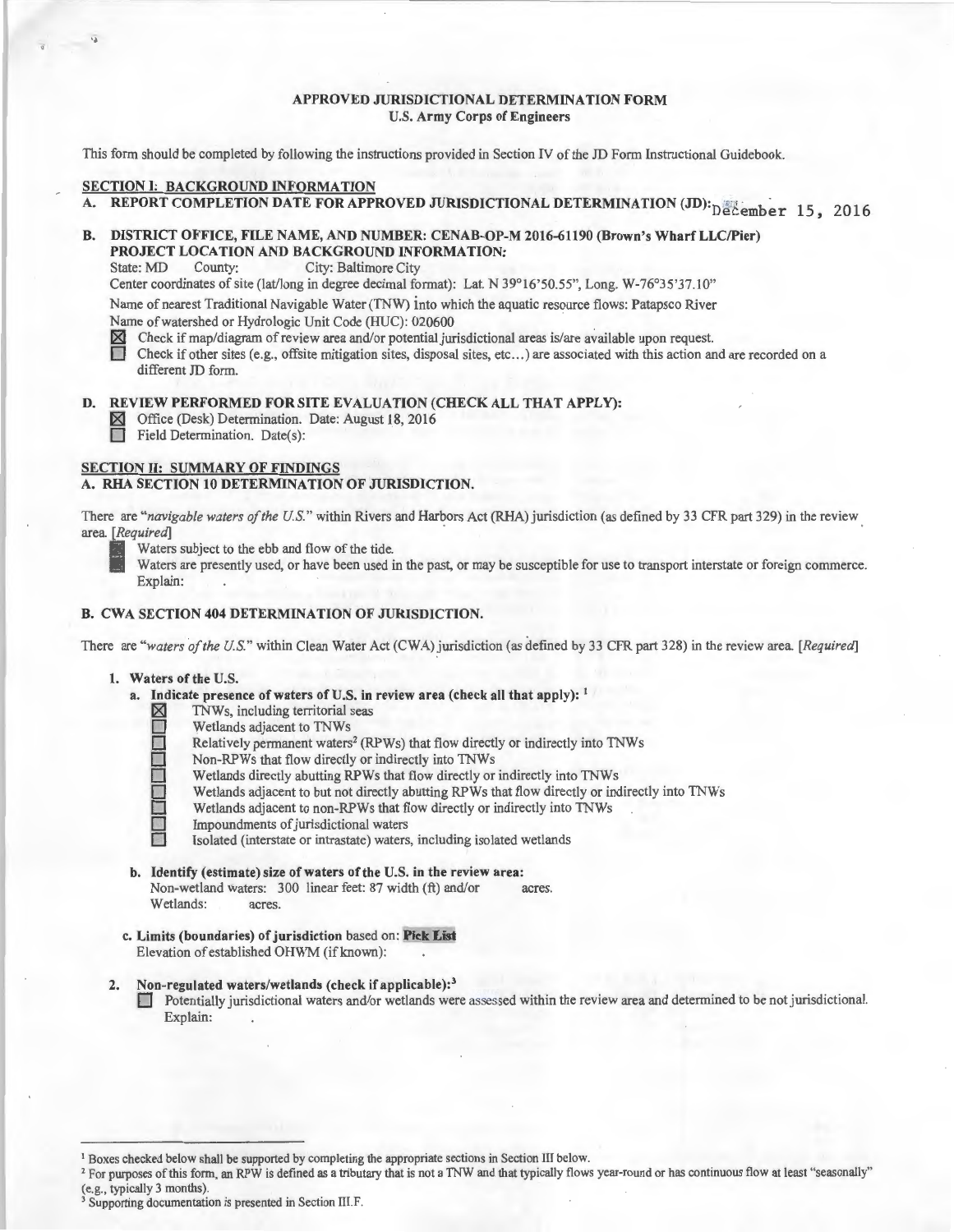#### SECTION III: CWA ANALYSIS

## A. TNWs AND WETLANDS ADJACENT TO TNWs

The agencies will assert jurisdiction over TNWs and wetlands adjacent to TNWs. If the aquatic resource is a TNW, complete Section III.A.1 and Section III.D.1. only; if the aquatic resource is a wetland adjacent to a TNW, complete Sections III.A.1 and 2 and Section 111.D.1.; otherwise, see Section 111.B below.

"

#### 1. TNW

Identify TNW: Patapsco River

Summarize rationale supporting determination: The Patapsco River is a tidal tributary of the Chesapeake Bay, a traditionally navigable waterway.

#### 2. Wetland adjacent to TNW

Summarize rationale supporting conclusion that wetland is "adjacent":

#### B. CHARACTERISTICS OF TRIBUTARY (THAT IS NOT A TNW) AND lTS ADJACENT WETLANDS (IF ANY):

This section summarizes information regarding characteristics of the tributary and its adjacent wetlands, if any, and it helps determine whether or not the standards for jurisdiction established under *Rapanos* have been met.

The agencies will assert jurisdiction over non-navigable tributaries of TNWs where the tributaries are "relatively permanent waters" (RPWs), i.e. tributaries that typically flow year-round or have continuous flow at least seasonally (e.g., typically 3 months). A wetland that directly abuts an RPW is also jurisdictional. If the aquatic resource is not a TNW, but has year-round (perennial) flow, skip to Section III.D.2. If the aquatic resource is a wetland directly abutting a tributary with perennial flow, skip to Section III.D.4.

A wetland that is adjacent to but that does not directly abut an RPW requires a significant nexus evaluation. Corps districts and EPA regions will include in the record any available information that documents the existence of a significant nexus between a relatively permanent tributary that is not perennial (and its adjacent wetlands if any) and a traditional navigable water, even though a significant nexus finding is not required as a matter of law.

If the waterbody<sup>4</sup> is not an RPW, or a wetland directly abutting an RPW, a JD will require additional data to determine if the waterbody has a significant nexus with a TNW. If the tributary has adjacent wetlands, the significant nexus evaluation must consider the tributary in combination with all of its adjacent wetlands. This significant nexus evaluation that combines, for analytical purposes, the tributary and all of its adjacent wetlands is used whether the review area identified in the JD request is the tributary, or its adjacent wetlands, or both. If the JD covers a tributary with adjacent wetlands, complete Section III.B.I for the tributary, Section IIl.B.2 for any onsite wetlands, and Section III.B.3 for all wetlands adjacent to that tributary, both onsite and offsite. The determination whether a significant nexus exists is determined in Section III.C below.

1. Characteristics of non-TNWs that flow directly or indirectly into TNW

- (i) General Area Conditions: Watershed size: Pick List<br>Drainage area: Pick List
	- Drainage area: Average annual rainfall: inches Average annual snowfall: inches
- (ii) Physical Characteristics:

(a) Relationship with TNW: Tributary flows directly into TNW.  $\Box$  Tributary flows through **Pick List** tributaries before entering TNW.

Project waters are Pick List river miles from TNW. Project waters are Pick List river miles from RPW. Project waters are Pick List aerial (straight) miles from TNW. Project waters are Pick List aerial (straight) mile: from RPW. Project waters cross or serve as state boundaries. Explain:

Identify flow route to TNW5:

<sup>•</sup>Note that the Instructional Guidebook contains additional information regarding swales, ditches, washes, and erosional features generally and in the arid West.

*<sup>5</sup>*Flow route can be described by identifying, e.g., tributary a, which flows through the review area, to flow into tributary b, which then flows into TNW.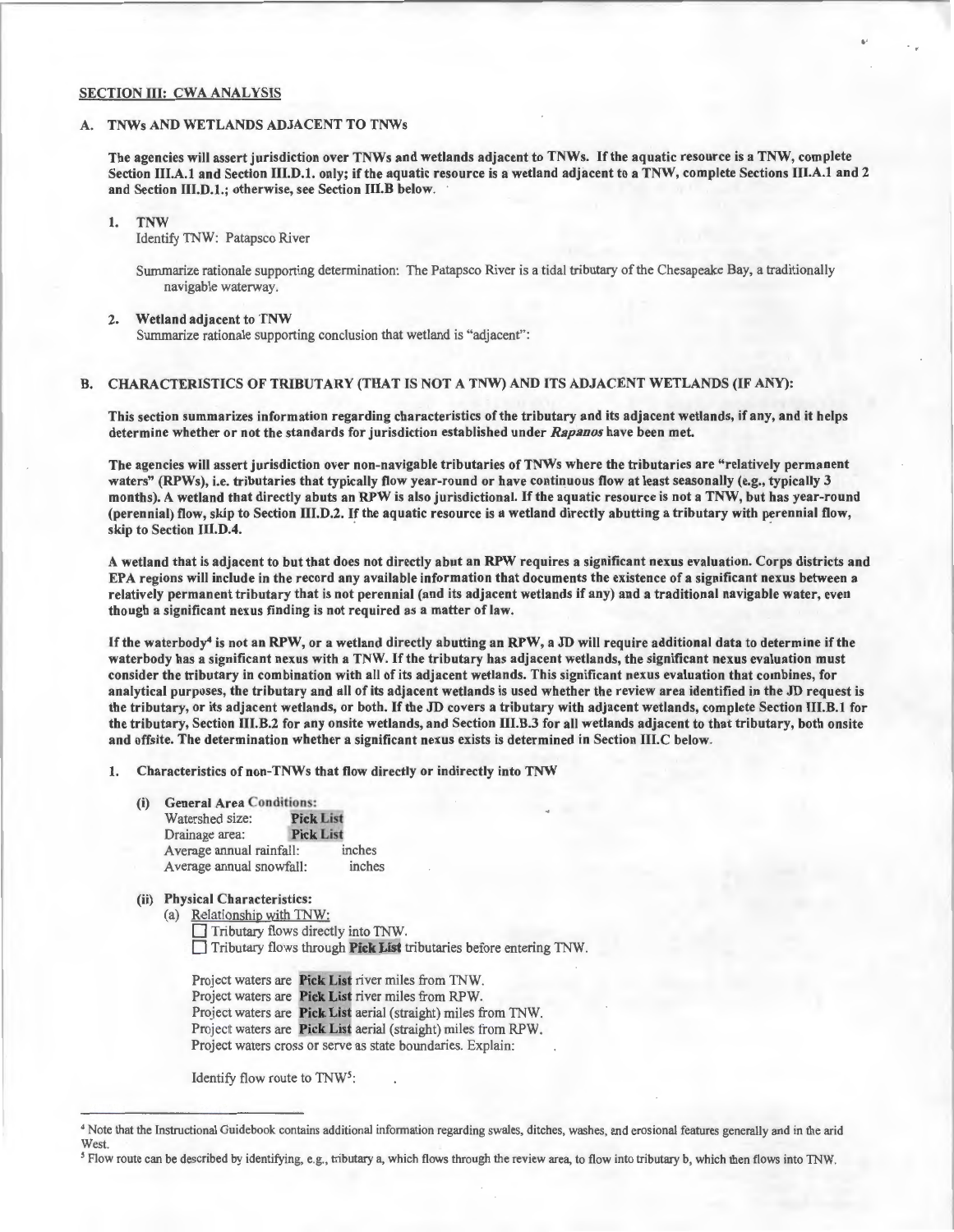Tributary stream order, if known:

|                                 | (b) General Tributary Characteristics (check all that apply):                                                                       |  |  |  |  |  |  |  |
|---------------------------------|-------------------------------------------------------------------------------------------------------------------------------------|--|--|--|--|--|--|--|
|                                 | Tributary is:<br>Natural                                                                                                            |  |  |  |  |  |  |  |
|                                 | Artificial (man-made). Explain:                                                                                                     |  |  |  |  |  |  |  |
|                                 | Manipulated (man-altered). Explain:                                                                                                 |  |  |  |  |  |  |  |
|                                 |                                                                                                                                     |  |  |  |  |  |  |  |
|                                 | Tributary properties with respect to top of bank (estimate):                                                                        |  |  |  |  |  |  |  |
|                                 | Average width:<br>feet                                                                                                              |  |  |  |  |  |  |  |
|                                 | Average depth:<br>feet                                                                                                              |  |  |  |  |  |  |  |
|                                 | Average side slopes: Pick List.                                                                                                     |  |  |  |  |  |  |  |
|                                 |                                                                                                                                     |  |  |  |  |  |  |  |
|                                 | Primary tributary substrate composition (check all that apply):                                                                     |  |  |  |  |  |  |  |
|                                 | $\Box$ Silts<br><b>Sands</b><br>Concrete                                                                                            |  |  |  |  |  |  |  |
|                                 | Cobbles<br>Gravel<br>Muck                                                                                                           |  |  |  |  |  |  |  |
|                                 | <b>Bedrock</b><br>Vegetation. Type/% cover:                                                                                         |  |  |  |  |  |  |  |
|                                 | Other. Explain:                                                                                                                     |  |  |  |  |  |  |  |
|                                 |                                                                                                                                     |  |  |  |  |  |  |  |
|                                 | Tributary condition/stability [e.g., highly eroding, sloughing banks]. Explain:                                                     |  |  |  |  |  |  |  |
|                                 | Presence of run/riffle/pool complexes. Explain:                                                                                     |  |  |  |  |  |  |  |
|                                 | Tributary geometry: The Last                                                                                                        |  |  |  |  |  |  |  |
|                                 | Tributary gradient (approximate average slope):<br>$\%$                                                                             |  |  |  |  |  |  |  |
|                                 |                                                                                                                                     |  |  |  |  |  |  |  |
|                                 | $(c)$ Flow:                                                                                                                         |  |  |  |  |  |  |  |
|                                 | Tributary provides for: Pick List                                                                                                   |  |  |  |  |  |  |  |
|                                 | Estimate average number of flow events in review area/year: Pick List                                                               |  |  |  |  |  |  |  |
|                                 | Describe flow regime:                                                                                                               |  |  |  |  |  |  |  |
|                                 | Other information on duration and volume:                                                                                           |  |  |  |  |  |  |  |
|                                 |                                                                                                                                     |  |  |  |  |  |  |  |
|                                 | Surface flow is: Pick List. Characteristics:                                                                                        |  |  |  |  |  |  |  |
|                                 |                                                                                                                                     |  |  |  |  |  |  |  |
|                                 | Subsurface flow: Pick List. Explain findings:                                                                                       |  |  |  |  |  |  |  |
|                                 | $\Box$ Dye (or other) test performed:                                                                                               |  |  |  |  |  |  |  |
|                                 |                                                                                                                                     |  |  |  |  |  |  |  |
|                                 | Tributary has (check all that apply):                                                                                               |  |  |  |  |  |  |  |
|                                 | <b>Bed and banks</b>                                                                                                                |  |  |  |  |  |  |  |
|                                 | OHWM <sup>6</sup> (check all indicators that apply):                                                                                |  |  |  |  |  |  |  |
|                                 | clear, natural line impressed on the bank<br>the presence of litter and debris                                                      |  |  |  |  |  |  |  |
|                                 | changes in the character of soil<br>destruction of terrestrial vegetation                                                           |  |  |  |  |  |  |  |
|                                 | $\Box$ shelving<br>the presence of wrack line                                                                                       |  |  |  |  |  |  |  |
|                                 | vegetation matted down, bent, or absent<br>sediment sorting                                                                         |  |  |  |  |  |  |  |
|                                 | leaf litter disturbed or washed away<br>scour                                                                                       |  |  |  |  |  |  |  |
|                                 | sediment deposition<br>multiple observed or predicted flow events                                                                   |  |  |  |  |  |  |  |
|                                 | abrupt change in plant community<br>water staining                                                                                  |  |  |  |  |  |  |  |
|                                 | $\Box$ other (list):                                                                                                                |  |  |  |  |  |  |  |
|                                 | Discontinuous OHWM.7 Explain:                                                                                                       |  |  |  |  |  |  |  |
|                                 |                                                                                                                                     |  |  |  |  |  |  |  |
|                                 | If factors other than the OHWM were used to determine lateral extent of CWA jurisdiction (check all that apply):                    |  |  |  |  |  |  |  |
|                                 | Mean High Water Mark indicated by:<br>High Tide Line indicated by:<br>$\mathbb{R}^n$                                                |  |  |  |  |  |  |  |
|                                 | oil or scum line along shore objects<br>survey to available datum;                                                                  |  |  |  |  |  |  |  |
|                                 | fine shell or debris deposits (foreshore)<br>physical markings;                                                                     |  |  |  |  |  |  |  |
|                                 | vegetation lines/changes in vegetation types.<br>physical markings/characteristics                                                  |  |  |  |  |  |  |  |
|                                 | tidal gauges                                                                                                                        |  |  |  |  |  |  |  |
|                                 | other (list):                                                                                                                       |  |  |  |  |  |  |  |
|                                 |                                                                                                                                     |  |  |  |  |  |  |  |
| (iii) Chemical Characteristics: |                                                                                                                                     |  |  |  |  |  |  |  |
|                                 | Characterize tributary (e.g., water color is clear, discolored, oily film; water quality; general watershed characteristics, etc.). |  |  |  |  |  |  |  |
|                                 | Explain:                                                                                                                            |  |  |  |  |  |  |  |
|                                 | Identify specific pollutants, if known:                                                                                             |  |  |  |  |  |  |  |
|                                 |                                                                                                                                     |  |  |  |  |  |  |  |

(iv) Biological Characteristics. Channel supports (check all that apply):

<sup>&</sup>lt;sup>6</sup>A natural or man-made discontinuity in the OHWM does not necessarily sever jurisdiction (e.g., where the stream temporarily flows underground, or where the OHWM has been removed by development or agricultural practices). Where there is a break in the OHWM that is unrelated to the waterbody's flow regime (e.g., flow over a rock outcrop or through a culvert), the agencies will look for indicators of flow above and below the break. 7Ibid.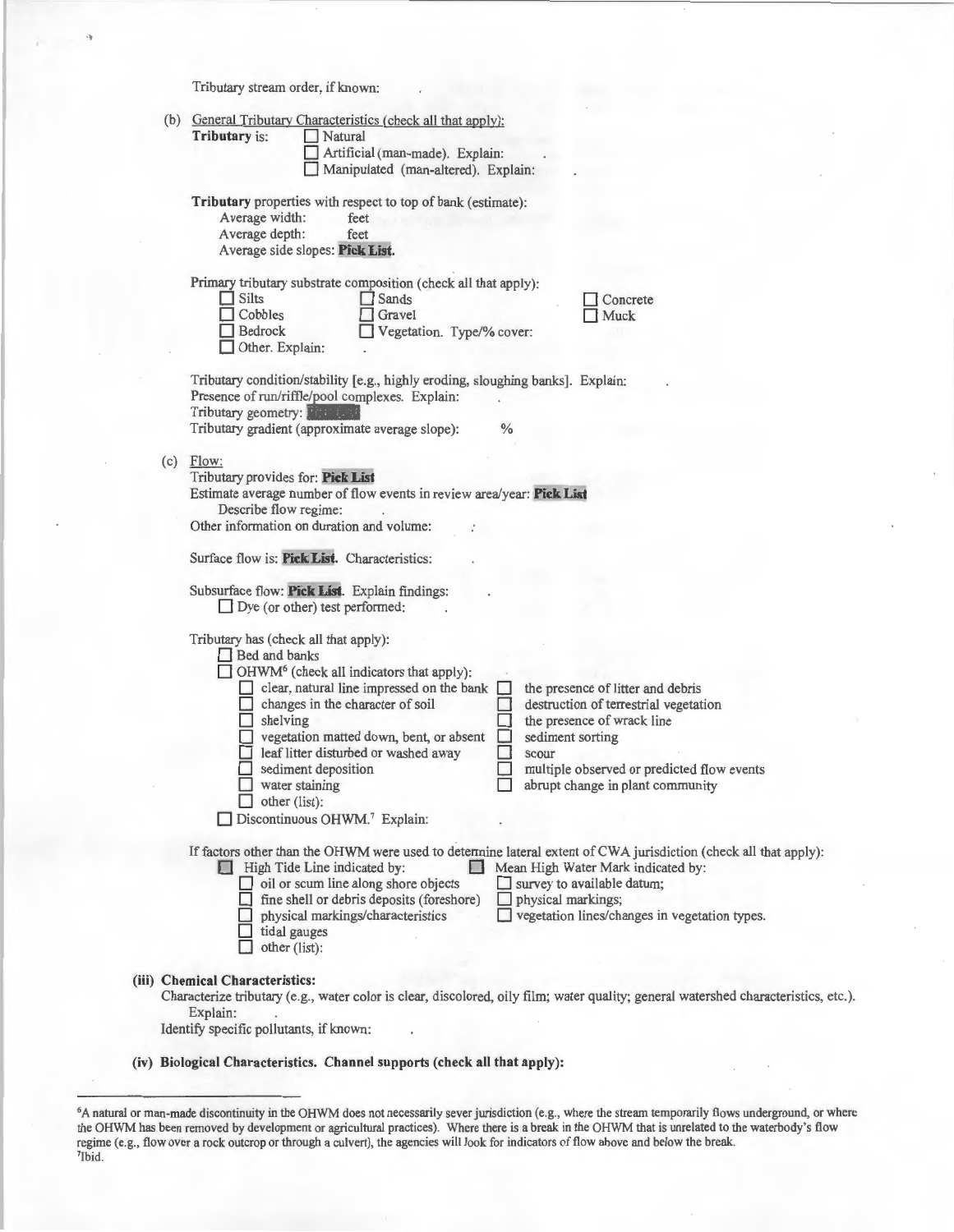|  |  |  |  |  | Riparian corridor. Characteristics (type, average width): |  |
|--|--|--|--|--|-----------------------------------------------------------|--|
|--|--|--|--|--|-----------------------------------------------------------|--|

 $\Box$  Wetland fringe. Characteristics:<br>  $\Box$  Habitat for:

Habitat for:

**D** Federally Listed species. Explain findings:

0 Fish/spawn areas. Explain findings:

Other environmentally-sensitive species. Explain findings:

- Other environmentally-sensitive species. Exp<br>  $\Box$  Aquatic/wildlife diversity. Explain findings:
- 2. Characteristics of wetlands adjacent to non-TNW that flow directly or indirectly into TNW

## **(i) Physical Characteristics:**

- (a) General Wetland Characteristics: Properties: Wetland size: acres Wetland type. Explain: Wetland quality. Explain: Project wetlands cross or serve as state boundaries. Explain:
- (b) General Flow Relationship with Non-TNW: Flow is: **Pick List. Pick Explain:**

Surface flow is: Pick List Characteristics:

Subsurface flow: Pick List. Explain findings: □ Dye (or other) test performed:

(c) Wetland Adjacency Determination with Non-TNW:<br>  $\Box$  Directly abutting

| $\Box$ Directly abutting |  |
|--------------------------|--|
|--------------------------|--|

 $\Box$  Not directly abutting

- **0** Discrete wetland hydrologic connection. Explain:
- **0 Ecological connection. Explain:** Separated by berm/barrier. Explain:
- (d) Proximity (Relationship) to TNW

Project wetlands are **Pick List** river miles from TNW. Project waters are **Pick Lis1** aerial (straight) miles from TNW. Flow is from: Pick List. Estimate approximate location of wetland as within the **Pick Lis•** floodplain.

#### **(ii) Chemical Characteristics:**

Characterize wetland system (e.g., water color is clear, brown, oil film on surface; water quality; genera! watershed characteristics; etc.). Explain:

Identify specific pollutants, if known:

### **(iii) Biological Characteristics. Wetland supports (check all that apply):**

- **0** Riparian buffer. Characteristics (type, average width):
- Vegetation type/percent cover. Explain:
- **0** Habitat for:
	- **0** Federally Listed species. Explain findings:

Fish/spawn areas. Explain findings:

 $\Box$  Other environmentally-sensitive species. Explain findings:

 $\Box$  Aquatic/wildlife diversity. Explain findings:

## **3.** Characteristics of all wetlands adjacent to the tributary (if any)

All wetland(s) being considered in the cumulative analysis: Pick List Approximately ( ) acres in total are being considered in the cumulative analysis.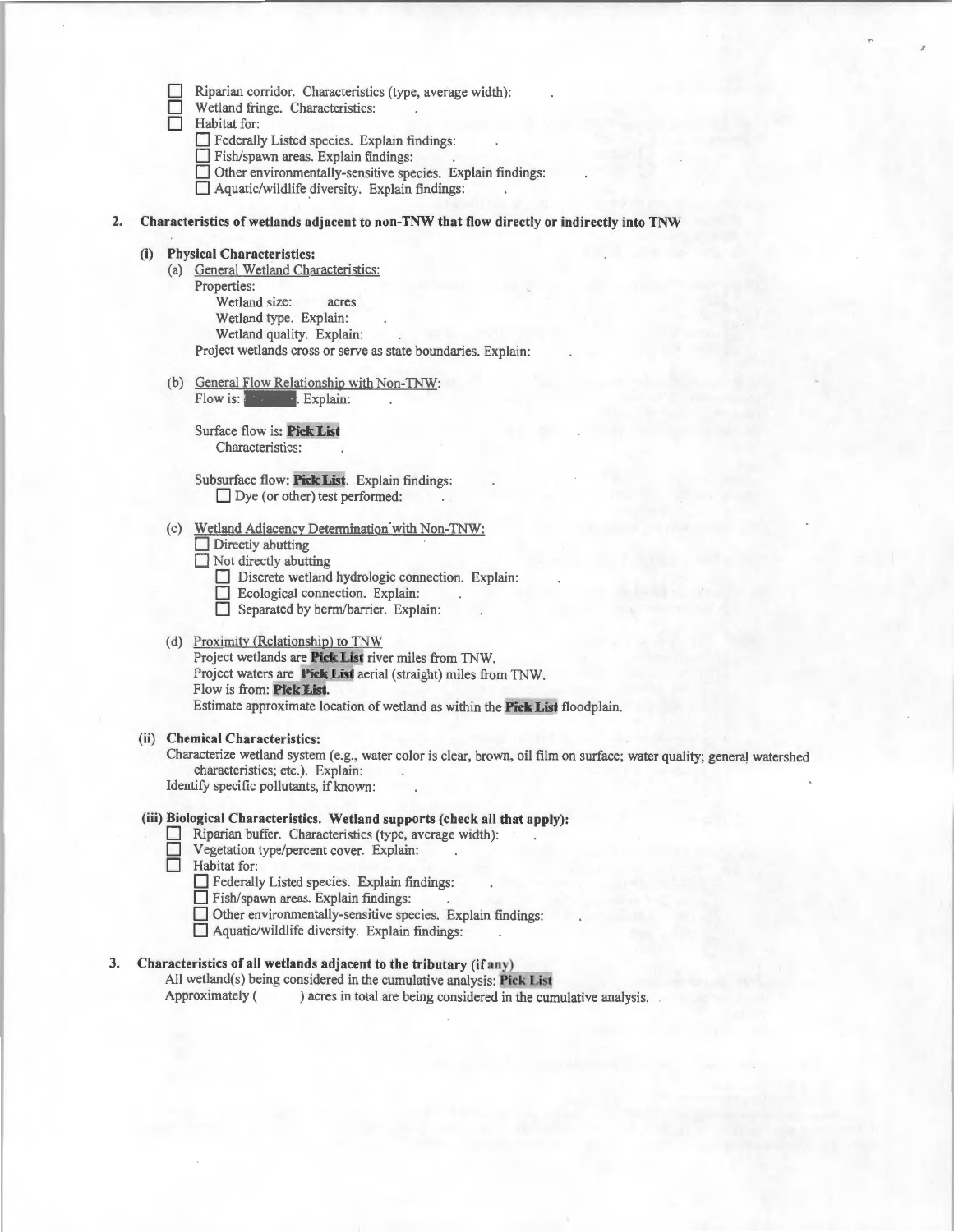For each wetland, specify the following:

Directly abuts? (Y/N) Size (in acres) Directly abuts? (Y/N) Size (in acres)

Summarize overall biological, chemical and physical functions being performed:

## C. SIGNIFICANT NEXUS DETERMINATION

A significant nexus analysis will assess the flow characteristics and functions of the tributary itself and the functions performed by any wetlands adjacent to the tributary to determine if they significantly affect the chemical, physical, and biological integrity ofa TNW. For each of the following situations, a significant nexus exists if the tributary, in combination with all of its adjacent wetlands, has more than a speculative or insubstantial effect on the chemical, physical and/or biological integrity of a TNW. Considerations when evaluating significant nexus include, but are not limited to the volume, duration, and frequency of the flow of water in the tributary and its proximity to a TNW, and the functions performed by the tributary and all its adjacent wetlands. It is not appropriate to determine significant nexus based solely on any specific threshold of distance (e.g. between a tributary and its adjacent wetland or between a tributary and the TNW). Similarly, the fact an adjacent wetland lies within or outside of a floodplain is not solely determinative of significant nexus.

Draw connections between the features documented and the effects on the TNW, as identified in the *Rapanos* Guidance and discussed in the Instructional Guidebook. Factors to consider include, for example:

- Does the tributary, in combination with its adjacent wetlands (if any), have the capacity to carry pollutants or flood waters to TNWs, or to reduce the amount of pollutants or flood waters reaching a TNW?
- Does the tributary, in combination with its adjacent wetlands (if any), provide habitat and lifecycle support functions for fish and other species, such as feeding, nesting, spawning, or rearing young for species that are present in the TNW?
- Does the tributary, in combination with its adjacent wetlands (if any), have the capacity to transfer nutrients and organic carbon that support downstream foodwebs?
- Does the tributary, in combination with its adjacent wetlands (if any), have other relationships to the physical, chemical, or biological integrity of the TNW?

## Note: the above list of considerations is not inclusive and other functions observed or known to occur should be documented below:

- 1. Significant nexus findings for non-RPW that has no adjacent wetlands and flows directly or indirectly into TNWs. Explain findings of presence or absence of significant nexus below, based on the tributary itself, then go to Section III.D:
- 2. Significant nexus findings for non-RPW and its adjacent wetlands, where the non-RPW flows directly or indirectly into TNWs. Explain findings of presence or absence of significant nexus below, based on the tributary in combination with all of its adjacent wetlands, then go to Section III.D:
- 3. Significant nexus findings for wetlands adjacent to an RPW but that do not directly abut the RPW. Explain findings of presence or absence of significant nexus below, based on the tributary in combination with all of its adjacent wetlands, then go to Section III.D:

## D. DETERMINATIONS OF JURISDICTIONAL FINDINGS. THE SUBJECT WATERS/WETLANDS ARE (CHECK ALL THAT APPLY):

1. TNWs and Adjacent Wetlands. Check all that apply and provide size estimates in review area: ~ TNWs: <l acre. **D** Wetlands adjacent to TNWs: acres.

- 
- 2. RPWs that flow directly or indirectly into TNWs.<br>1. Tributaries of TNWs where tributaries typically flow year-round are jurisdictional. Provide data and rationale indicating that tributary is perennial:
	- **Tributaries of TNW where tributaries have continuous flow "seasonally" (e.g., typically three months each year) are** jurisdictional. Data supporting this conclusion is provided at Section III.B. Provide rationale indicating that tributary flows seasonally: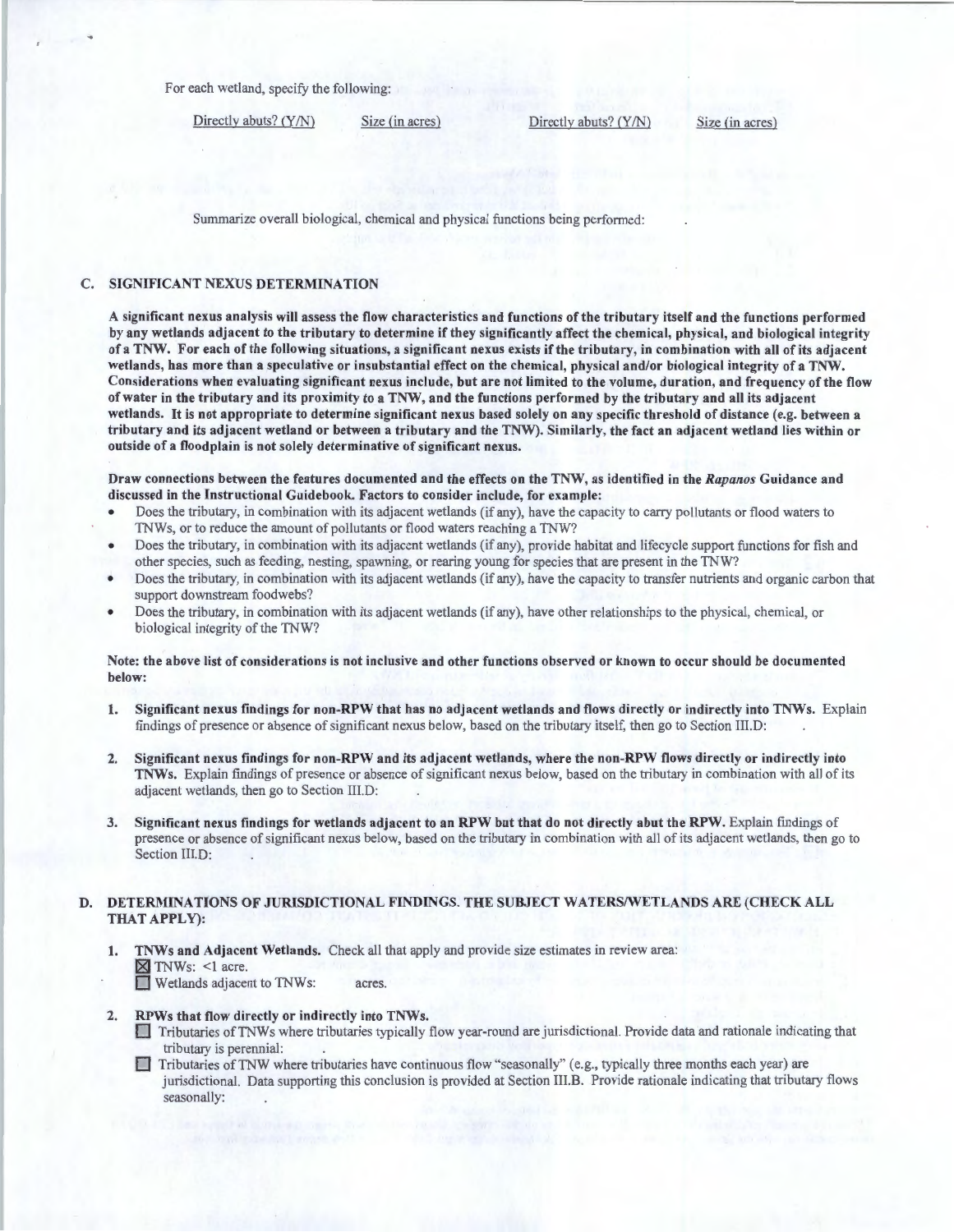Provide estimates for jurisdictional waters in the review area (check all that apply):<br>
Tributary waters: linear feet width  $(ft)$ .

Tributary waters:

- Other non-wetland waters: acres
- Identify type(s) of waters:

## 3. Non-RPWs<sup>8</sup> that flow directly or indirectly into TNWs.

0 Waterbody that is not a TNW or an RPW, but flows directly or indirectly into a TNW, and it has a significant nexus with a TNW is jurisdictional. Data supporting this conclusion is provided at Section Ill.C.

Provide estimates for jurisdictional waters within the review area (check all that apply):<br>  $\Box$  Tributary waters: linear feet width (ft).

Tributary waters: linear feet linear feet between the mon-wetland waters: acres.

- Other non-wetland waters:
	- Identify type(s) of waters:

## Wetlands directly abutting an RPW that flow directly or indirectly into TNWs.

- **DET** Wetlands directly abut RPW and thus are jurisdictional as adjacent wetlands.
	- 0 Wetlands directly abutting an RPW where tributaries typically flow year-round. Provide data and rationale indicating that tributary is perennial in Section III.D.2, above. Provide rationale indicating that wetland is directly abutting an RPW:
	- 0 Wetlands directly abutting an RPW where tributaries typically flow "seasonally." Provide data indicating that tributary is seasonal in Section III.B and rationale in Section III.D.2, above. Provide rationale indicating that wetland is directly abutting an RPW:

Provide acreage estimates for jurisdictional wetlands in the review area: acres.

- Wetlands adjacent to but not directly abutting an RPW that flow directly or indirectly into TNWs.
	- 0 Wetlands that do not directly abut an RPW, but when considered in combination with the tributary to which they are adjacent and with similarly situated adjacent wetlands, have a significant nexus with a TNW are jurisidictional. Data supporting this conclusion is provided at Section III.C.

Provide acreage estimates for jurisdictional wetlands in the review area: acres.

## 6. Wetlands adjacent to non-RPWs that flow directly or indirectly into TNWs.

0 Wetlands adjacent to such waters, and have when considered in combination with the tributary to which they are adjacent and with similarly situated adjacent wetlands, have a significant nexus with a TNW are jurisdictional. Data supporting this conclusion is provided at Section III.C.

Provide estimates for jurisdictional wetlands in the review area: acres.

## Impoundments of jurisdictional waters.<sup>9</sup>

As a general rule, the impoundment of a jurisdictional tributary remains jurisdictional.

- **Demonstrate that impoundment was created from "waters of the U.S.," or** 
	- Demonstrate that water meets the criteria for one of the categories presented above (1-6), or
- $\Box$  Demonstrate that water is isolated with a nexus to commerce (see E below).

# E. ISOLATED [INTERSTATE OR INTRA-STATE] WATERS, INCLUDING ISOLATED WETLANDS, THE USE, DEGRADATION OR DESTRUCTION OF WHICH COULD AFFECT INTERSTATE COMMERCE, INCLUDING ANY SUCH WATERS (CHECK ALL THAT APPLY):<sup>10</sup><br>which are or could be used by interstate or foreign travelers for recreational or other purposes.

- which are or could be used by interstate or foreign travelers for recreational or other purposes.<br>  $\Box$  from which fish or shellfish are or could be taken and sold in interstate or foreign commerce.
- 
- which are or could be used for industrial purposes by industries in interstate commerce.
	- Interstate isolated waters. Explain: .
- Other factors. Explain:

### Identify water body and summarize rationale supporting determination:

<sup>&</sup>lt;sup>8</sup>See Footnote #3.

<sup>&</sup>lt;sup>9</sup> To complete the analysis refer to the key in Section III.D.6 of the Instructional Guidebook.<br><sup>10</sup> Prior to asserting or declining CWA jurisdiction based solely on this category, Corps Districts will elevate the action review consistent with the process described in the Corps/EPA *Memorandum Regarding CWA Act Jurisdiction Following Rapanos.*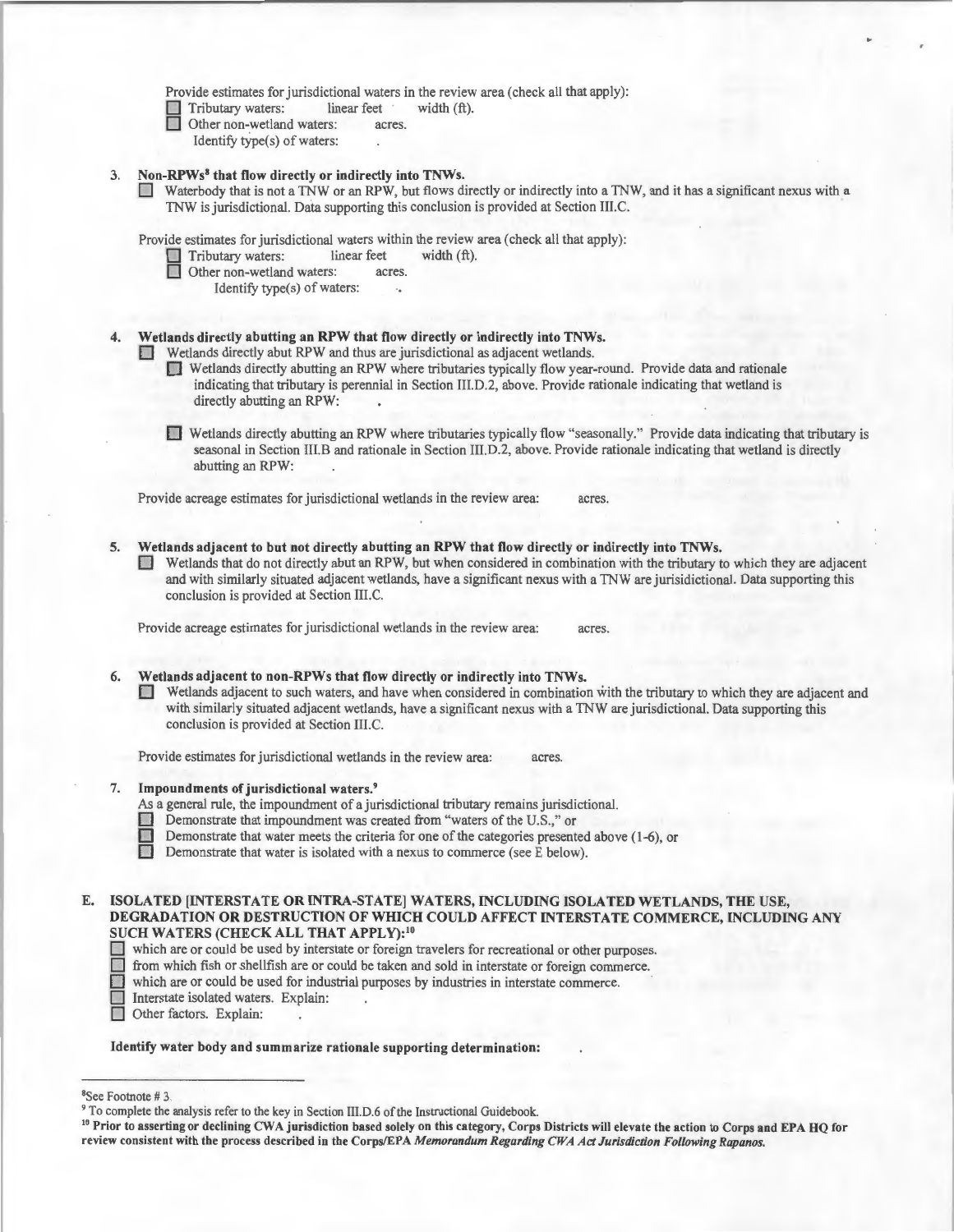| NON-JURISDICTIONAL WATERS, INCLUDING WETLANDS (CHECK ALL THAT APPLY):<br>F.<br>If potential wetlands were assessed within the review area, these areas did not meet the criteria in the 1987 Corps of Engineers<br>Wetland Delineation Manual and/or appropriate Regional Supplements.<br>Review area included isolated waters with no substantial nexus to interstate (or foreign) commerce.<br>"Migratory Bird Rule" (MBR).<br>Waters do not meet the "Significant Nexus" standard, where such a finding is required for jurisdiction. Explain:<br>Other: (explain, if not covered above):<br>Provide acreage estimates for non-jurisdictional waters in the review area, where the sole potential basis of jurisdiction is the MBR<br>judgment (check all that apply):<br>Non-wetland waters (i.e., rivers, streams):<br>linear feet<br>width $(ft)$ .<br>Lakes/ponds:<br>acres.<br>Other non-wetland waters:<br>acres. List type of aquatic resource:<br>Wetlands:<br>acres.<br>a finding is required for jurisdiction (check all that apply):<br>width $(ft)$ .<br>Non-wetland waters (i.e., rivers, streams):<br>linear feet,<br>Lakes/ponds:<br>acres.<br>Other non-wetland waters:<br>acres. List type of aquatic resource:<br>Wetlands:<br>acres.<br>and requested, appropriately reference sources below):<br>Maps, plans, plots or plat submitted by or on behalf of the applicant/consultant:<br>Data sheets prepared/submitted by or on behalf of the applicant/consultant.<br><b>All S</b><br>□ Office concurs with data sheets/delineation report.<br>□ Office does not concur with data sheets/delineation report.<br>Data sheets prepared by the Corps:<br>Corps navigable waters' study:<br><b>X</b> U.S. Geological Survey Hydrologic Atlas:<br>USGS NHD data.<br>⊠ USGS 8 and 12 digit HUC maps.<br>U.S. Geological Survey map(s). Cite scale & quad name:<br>⊠<br>USDA Natural Resources Conservation Service Soil Survey. Citation:<br>$\overline{\mathbb{Z}}$<br>National wetlands inventory map(s). Cite name:<br>State/Local wetland inventory map(s):<br>FEMA/FIRM maps:<br>100-year Floodplain Elevation is:<br>(National Geodectic Vertical Datum of 1929)<br>⊠<br>Photographs: X Aerial (Name & Date): Multiple year, Google Earth<br>or Other (Name & Date):<br>Previous determination(s). File no. and date of response letter:<br>Applicable/supporting case law:<br>Applicable/supporting scientific literature:<br>Other information (please specify): | Provide estimates for jurisdictional waters in the review area (check all that apply):<br>Tributary waters:<br>linear feet<br>width $(ft)$ .<br>Other non-wetland waters:<br>acres.<br>Identify type(s) of waters:<br>Wetlands:<br>acres. |
|------------------------------------------------------------------------------------------------------------------------------------------------------------------------------------------------------------------------------------------------------------------------------------------------------------------------------------------------------------------------------------------------------------------------------------------------------------------------------------------------------------------------------------------------------------------------------------------------------------------------------------------------------------------------------------------------------------------------------------------------------------------------------------------------------------------------------------------------------------------------------------------------------------------------------------------------------------------------------------------------------------------------------------------------------------------------------------------------------------------------------------------------------------------------------------------------------------------------------------------------------------------------------------------------------------------------------------------------------------------------------------------------------------------------------------------------------------------------------------------------------------------------------------------------------------------------------------------------------------------------------------------------------------------------------------------------------------------------------------------------------------------------------------------------------------------------------------------------------------------------------------------------------------------------------------------------------------------------------------------------------------------------------------------------------------------------------------------------------------------------------------------------------------------------------------------------------------------------------------------------------------------------------------------------------------------------------------------------------------------------------------------------------------------------------------------------------------------------------------------|-------------------------------------------------------------------------------------------------------------------------------------------------------------------------------------------------------------------------------------------|
|                                                                                                                                                                                                                                                                                                                                                                                                                                                                                                                                                                                                                                                                                                                                                                                                                                                                                                                                                                                                                                                                                                                                                                                                                                                                                                                                                                                                                                                                                                                                                                                                                                                                                                                                                                                                                                                                                                                                                                                                                                                                                                                                                                                                                                                                                                                                                                                                                                                                                          | Prior to the Jan 2001 Supreme Court decision in "SWANCC," the review area would have been regulated based solely on the                                                                                                                   |
|                                                                                                                                                                                                                                                                                                                                                                                                                                                                                                                                                                                                                                                                                                                                                                                                                                                                                                                                                                                                                                                                                                                                                                                                                                                                                                                                                                                                                                                                                                                                                                                                                                                                                                                                                                                                                                                                                                                                                                                                                                                                                                                                                                                                                                                                                                                                                                                                                                                                                          | factors (i.e., presence of migratory birds, presence of endangered species, use of water for irrigated agriculture), using best professional                                                                                              |
| <b>SECTION IV: DATA SOURCES.</b><br>A. SUPPORTING DATA. Data reviewed for JD (check all that apply - checked items shall be included in case file and, where checked                                                                                                                                                                                                                                                                                                                                                                                                                                                                                                                                                                                                                                                                                                                                                                                                                                                                                                                                                                                                                                                                                                                                                                                                                                                                                                                                                                                                                                                                                                                                                                                                                                                                                                                                                                                                                                                                                                                                                                                                                                                                                                                                                                                                                                                                                                                     | Provide acreage estimates for non-jurisdictional waters in the review area that do not meet the "Significant Nexus" standard, where such                                                                                                  |
|                                                                                                                                                                                                                                                                                                                                                                                                                                                                                                                                                                                                                                                                                                                                                                                                                                                                                                                                                                                                                                                                                                                                                                                                                                                                                                                                                                                                                                                                                                                                                                                                                                                                                                                                                                                                                                                                                                                                                                                                                                                                                                                                                                                                                                                                                                                                                                                                                                                                                          |                                                                                                                                                                                                                                           |
|                                                                                                                                                                                                                                                                                                                                                                                                                                                                                                                                                                                                                                                                                                                                                                                                                                                                                                                                                                                                                                                                                                                                                                                                                                                                                                                                                                                                                                                                                                                                                                                                                                                                                                                                                                                                                                                                                                                                                                                                                                                                                                                                                                                                                                                                                                                                                                                                                                                                                          |                                                                                                                                                                                                                                           |

# **B. ADDITIONAL COMMENTS TO SUPPORT JD:**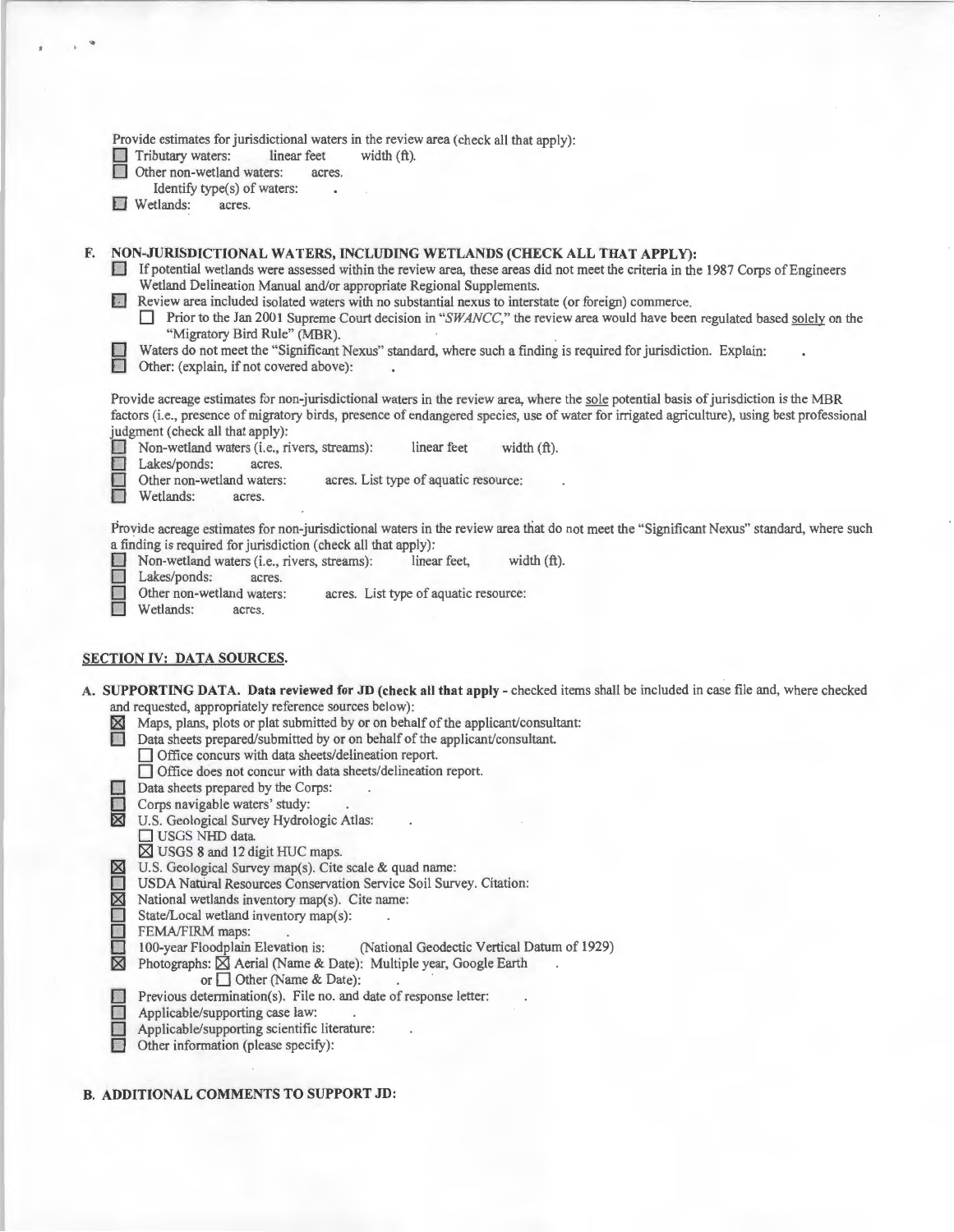

含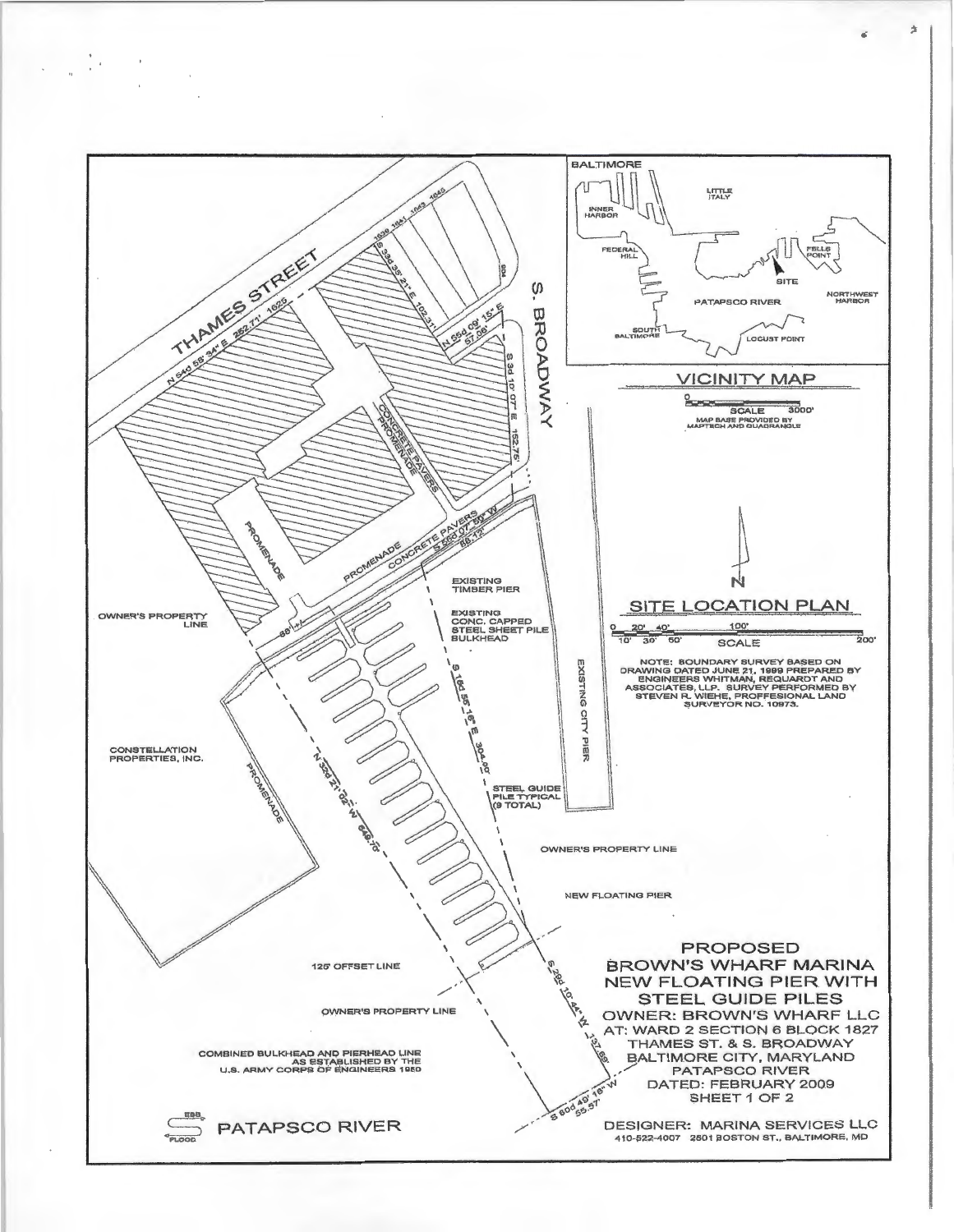